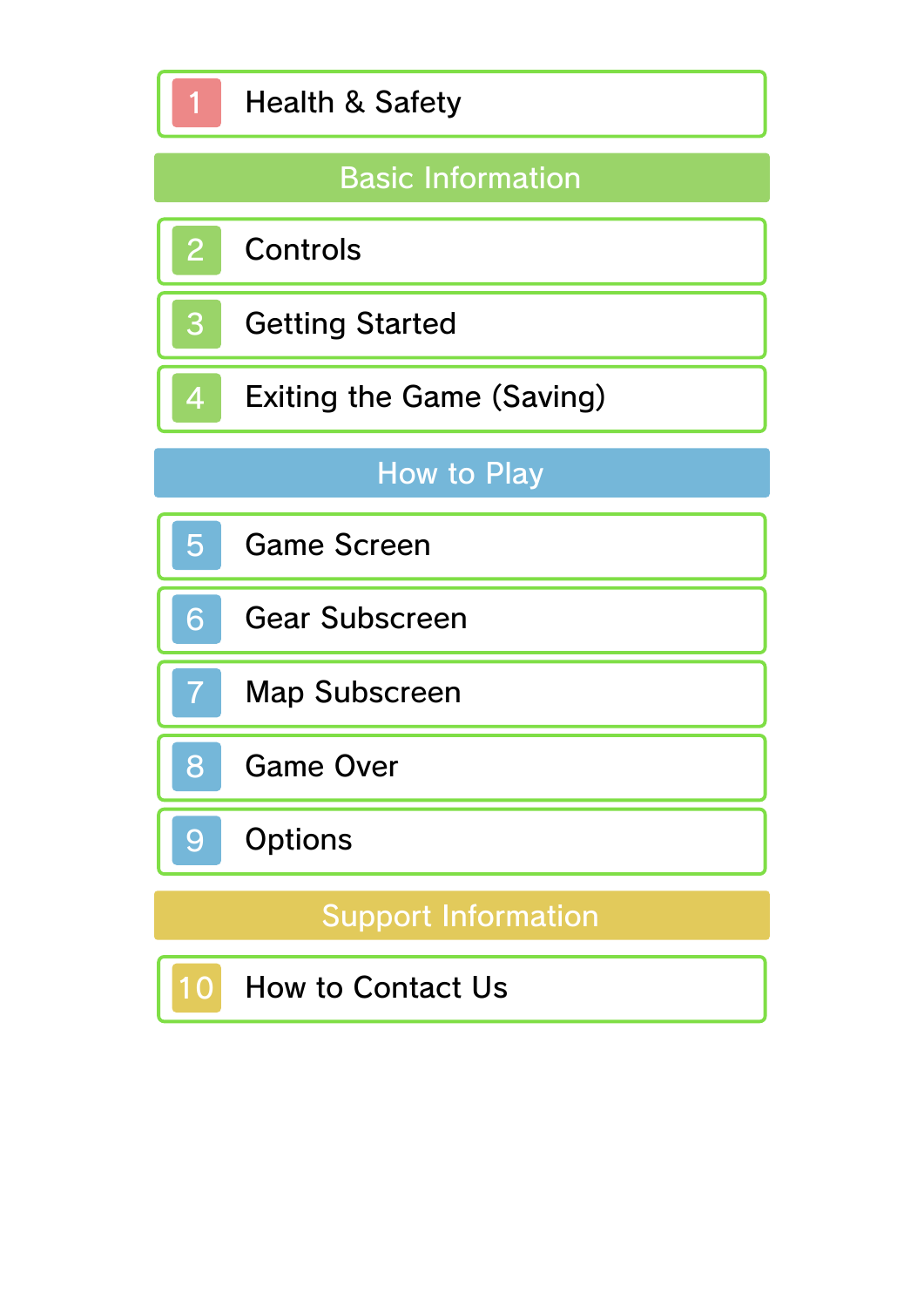## Health & Safety

Thank you for selecting THE LEGEND OF ZELDA™: OCARINA OF TIME 3D for Nintendo 3DS™.

This software is designed only for use with the European/Australian version of the Nintendo 3DS system.

Please read this manual carefully before using this software. If the software is to be used by young children, the manual should be read and explained to them by an adult.

Before use, please also read the Operations Manual for your Nintendo 3DS system. It contains important information that will help you enjoy this software.

 $\blacklozenge$  Unless stated otherwise, any references to "Nintendo 3DS" in this manual refer to both Nintendo 3DS and Nintendo 3DS XL systems.

#### Health and Safety Information

### A IMPORTANT

Important information about your health and safety is available in the Health and Safety Information application on the HOME Menu.

To access this application, touch the **in i**con on the HOME Menu, then touch OPEN and read the contents of each section carefully. When you have finished, press **ALLANDE** to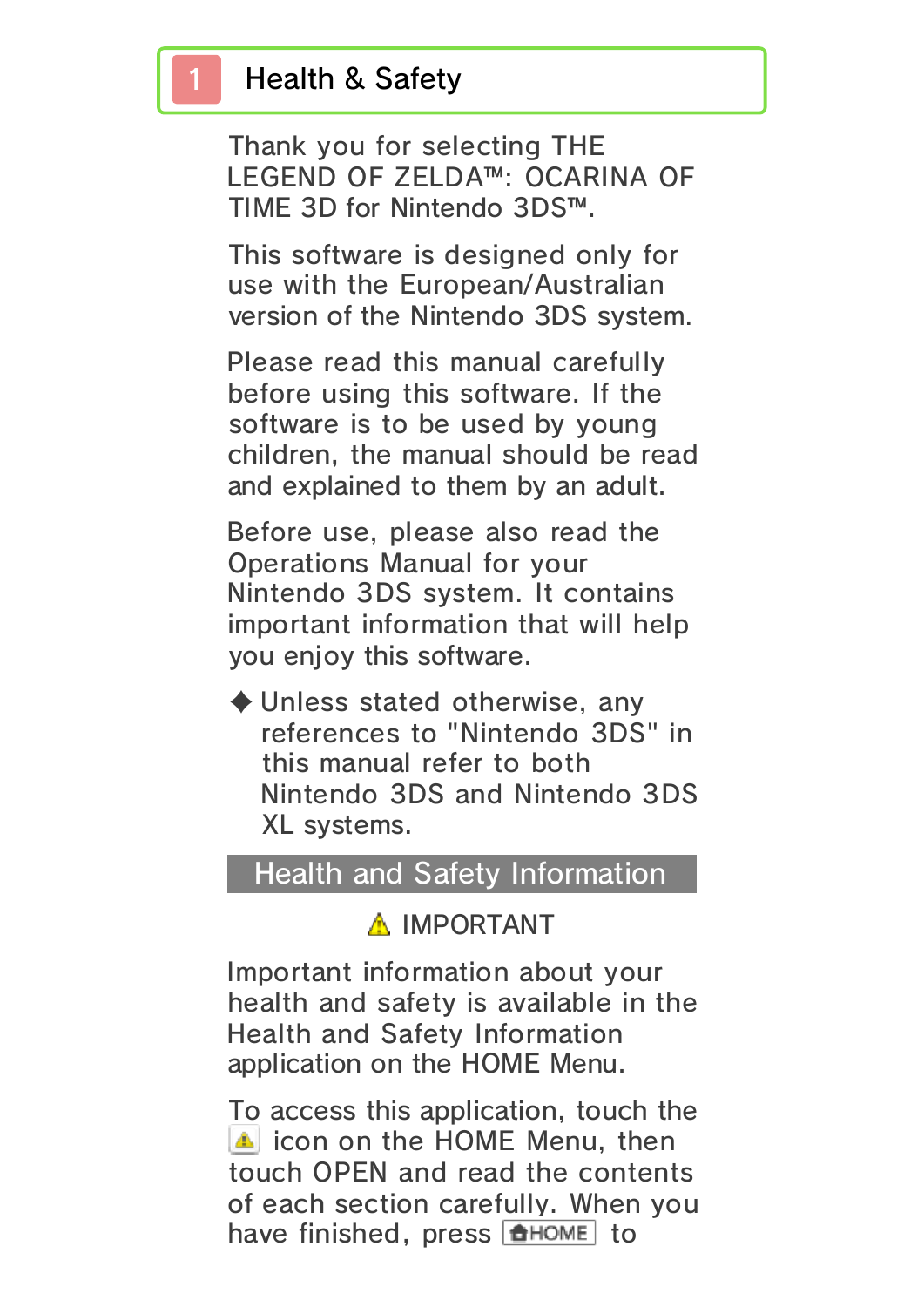return to the HOME Menu.

You should also thoroughly read the Operations Manual, especially the Health and Safety Information section, before using Nintendo 3DS software.

For precautions related to wireless communication and online play, please refer to the Operations Manual, "Health and Safety Information".

#### Information Sharing Precautions

When sharing content with other users, do not upload/exchange/send any content that is illegal, offensive or could infringe on the rights of others. Do not include personal information and make sure you have obtained all necessary rights and permissions from third parties.

#### Language Selection

The in-game language depends on the one that is set on the system. This title supports five different languages: English, German, French, Spanish and Italian. If your Nintendo 3DS system language is set to one of these, the same language will be displayed in the software. If your Nintendo 3DS system is set to another language, the in-game default language will be English. For instructions about how to change the system language,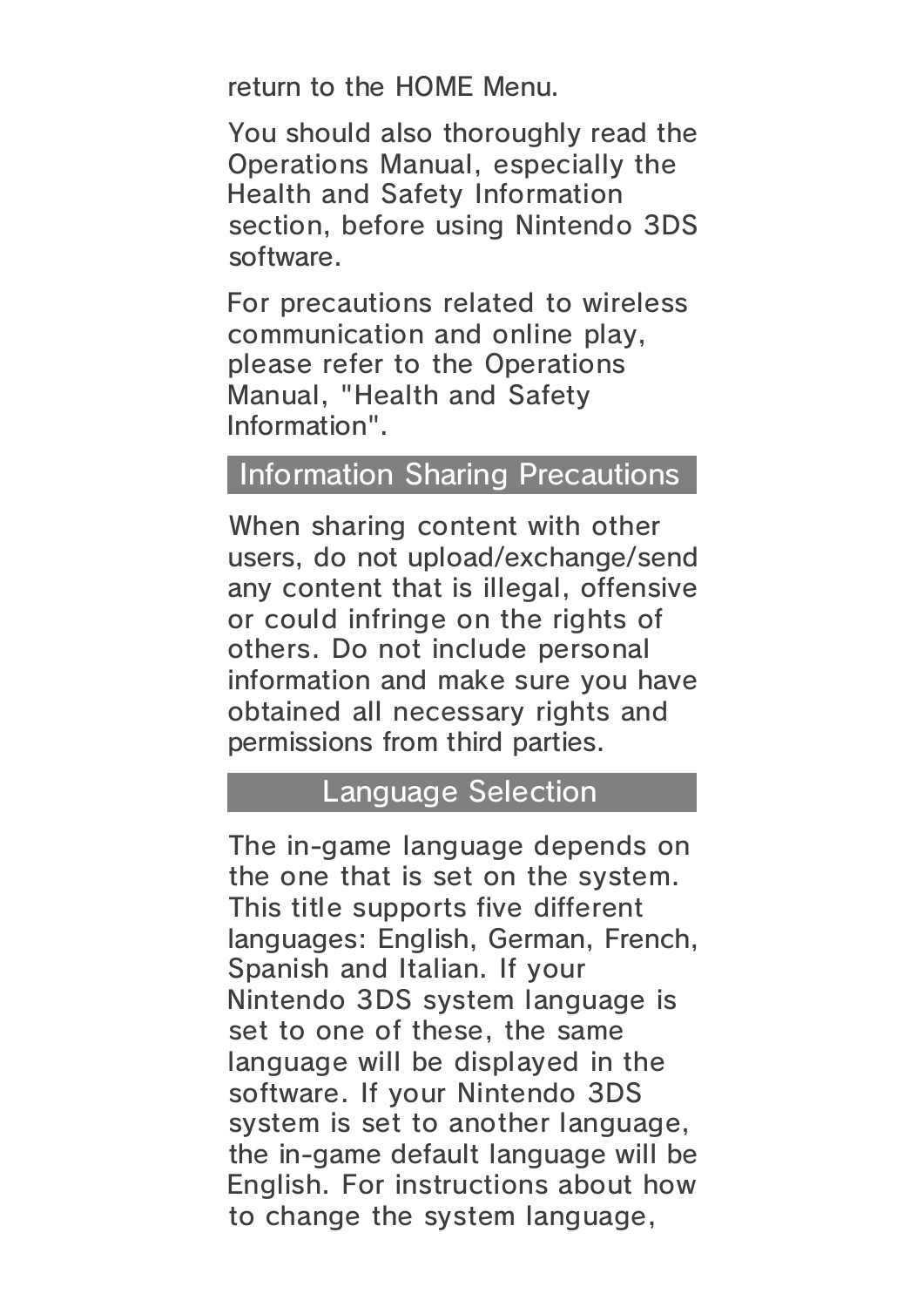please refer to the System Settings electronic manual.

#### Age Rating Information

For age rating information for this and other software, please consult the relevant website for the age rating system in your region.

www.pegi.info PEGI (Europe):

USK (Germany): www.usk.de

COB (Australia): www.classification.gov.au

OFLC (New Zealand): www.censorship.govt.nz

#### **Advisories**

When you download or use this software (including any digital content or documentation you download or use in connection with this software) and pay any applicable fees, you are granted a personal, non-exclusive, revocable licence to use this software on your Nintendo 3DS system. Your use of this software is subject to the Nintendo 3DS Service User Agreement and Privacy Policy, which includes the Nintendo 3DS Code of Conduct.

Unauthorised reproduction or distribution is prohibited. Your Nintendo 3DS system and this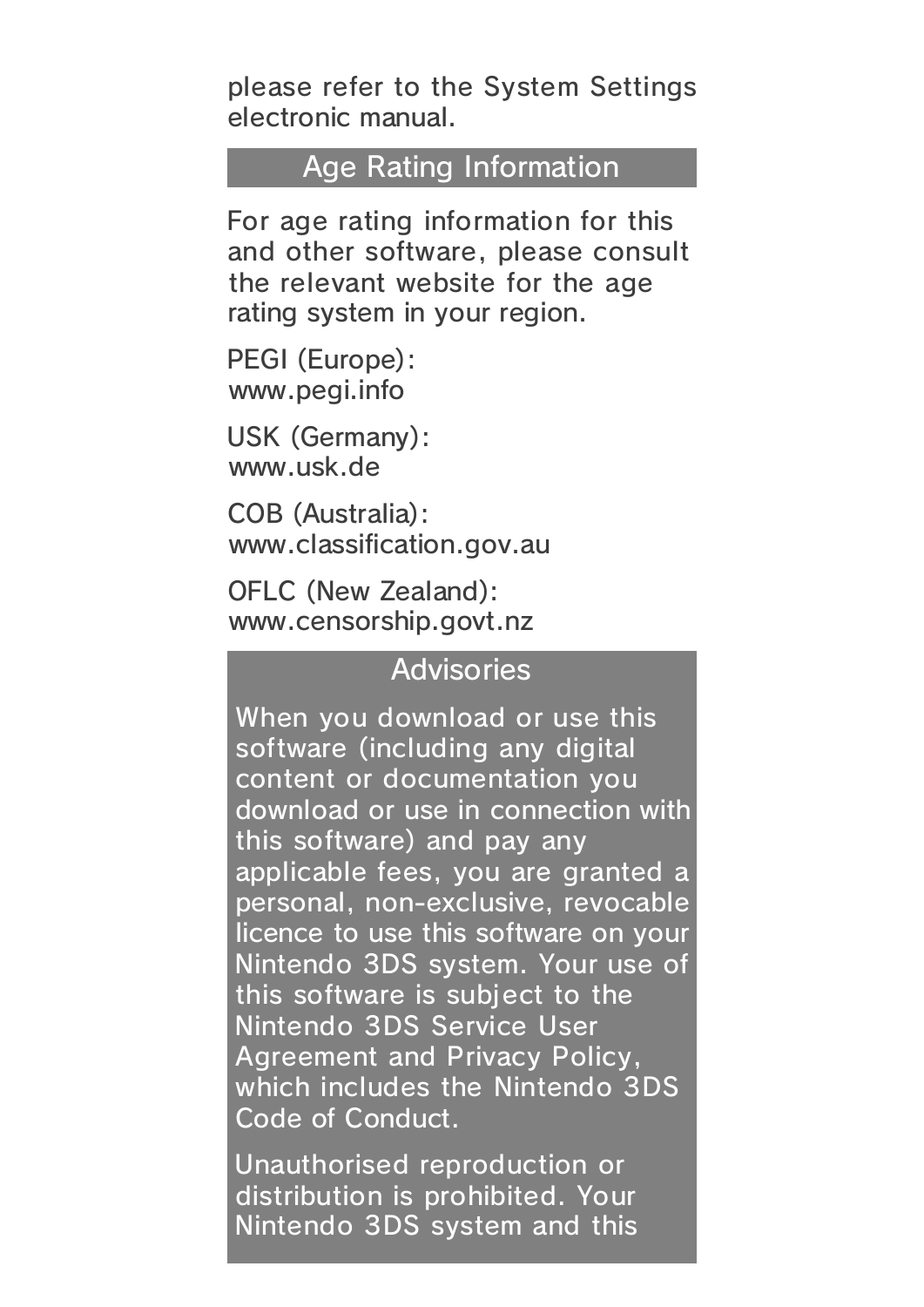software are not designed for use with any unauthorised device or any non-licensed accessory. Such use may be illegal, voids any warranty, and is a breach of your obligations under the user agreement. Furthermore, such use may lead to injury to yourself or others and may cause performance issues and/or damage to your Nintendo 3DS system and related services. Nintendo® (as well as any Nintendo licensee or distributor) is not responsible for any damage or loss caused by the use of such devices or non-licensed accessories.

This software, instruction manual and other written materials accompanying the software are protected by domestic and international intellectual property laws. The furnishing of this document does not provide you with any licence or other ownership interest in such materials.

Nintendo respects the intellectual property of others, and we ask Nintendo 3DS software content providers to do the same. In accordance with the Digital Millennium Copyright Act in the US, the Electronic Commerce Directive in the EU, and other applicable laws, we have adopted a policy of removing, in appropriate circumstances and at our sole discretion, any Nintendo 3DS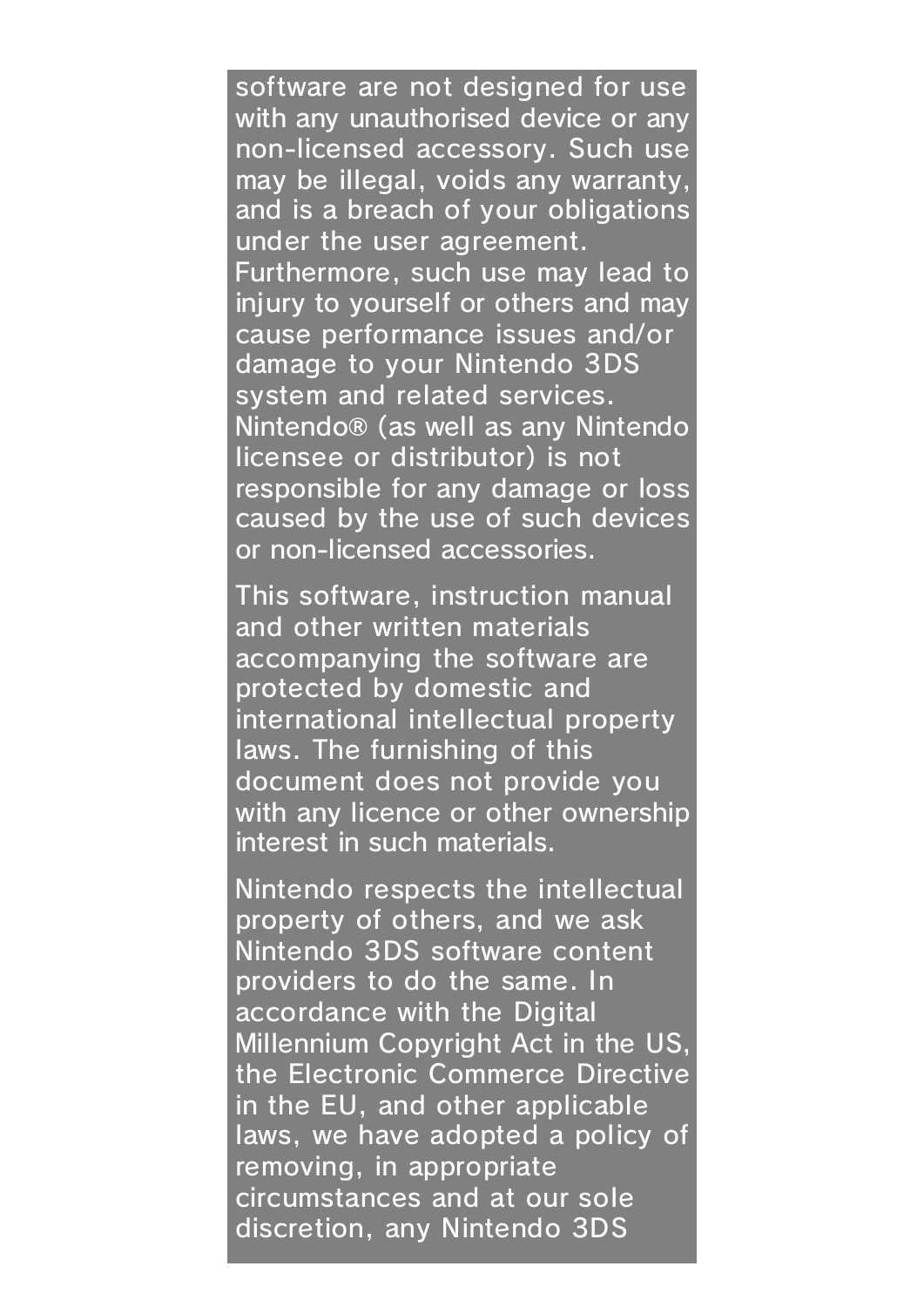software that appears to infringe anyone else's intellectual property. If you believe your intellectual property rights are being infringed, please visit this website to view the full policy and understand your rights: ippolicy.nintendo-europe. com

Australia and New Zealand consumers please visit: support.nintendo.com

© 1998-2011 Nintendo Co., Ltd.

Trademarks are property of their respective owners. Nintendo 3DS is a trademark of Nintendo.

Powered by *iii* **obiclip** 

CTR-P-AQEP-EUR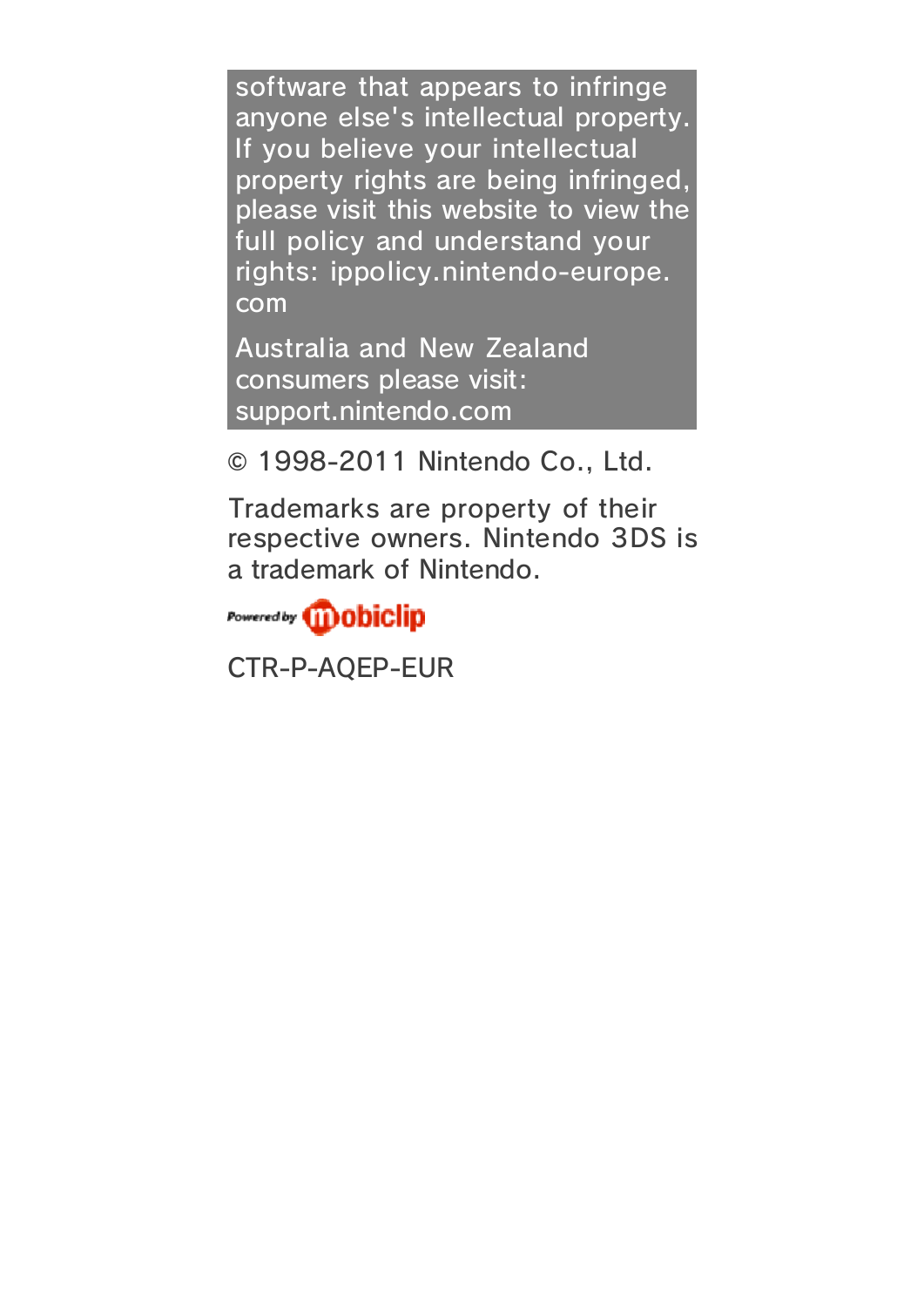# 2 Controls

| Moving (Walk/<br>Run/Swim/Jump)                | $\bigcirc$<br>▶ You will<br>automatically<br>jump if you run<br>off the edge of a<br>height or gap.                  |
|------------------------------------------------|----------------------------------------------------------------------------------------------------------------------|
| Use the action<br>icon                         | A)                                                                                                                   |
| Use sword                                      | $^{\circledR}$                                                                                                       |
| <b>Use shield</b>                              | $\boxed{R}$<br>$\blacklozenge$ Hold the $\mathbb R$ and<br>move © to<br>change the<br>orientation of<br>your shield. |
| Use item                                       | $\otimes$ / $\otimes$ / Touch the<br>item subscreen                                                                  |
| L-Targeting<br>(target enemies)                | $\Box$<br>$\blacklozenge$ Link will keep an<br>enemy in his<br>sights while<br>targeting.                            |
| Converse with<br>someone far<br>away           | Target and press A                                                                                                   |
| <b>Looking from</b><br>Link's point of<br>view | Touch <b>B</b><br>$\blacklozenge$ Move the system<br>or © to look<br>around.                                         |
| Display mini-map                               | ↔<br>$\blacklozenge$ Press and hold<br>G to hide map.                                                                |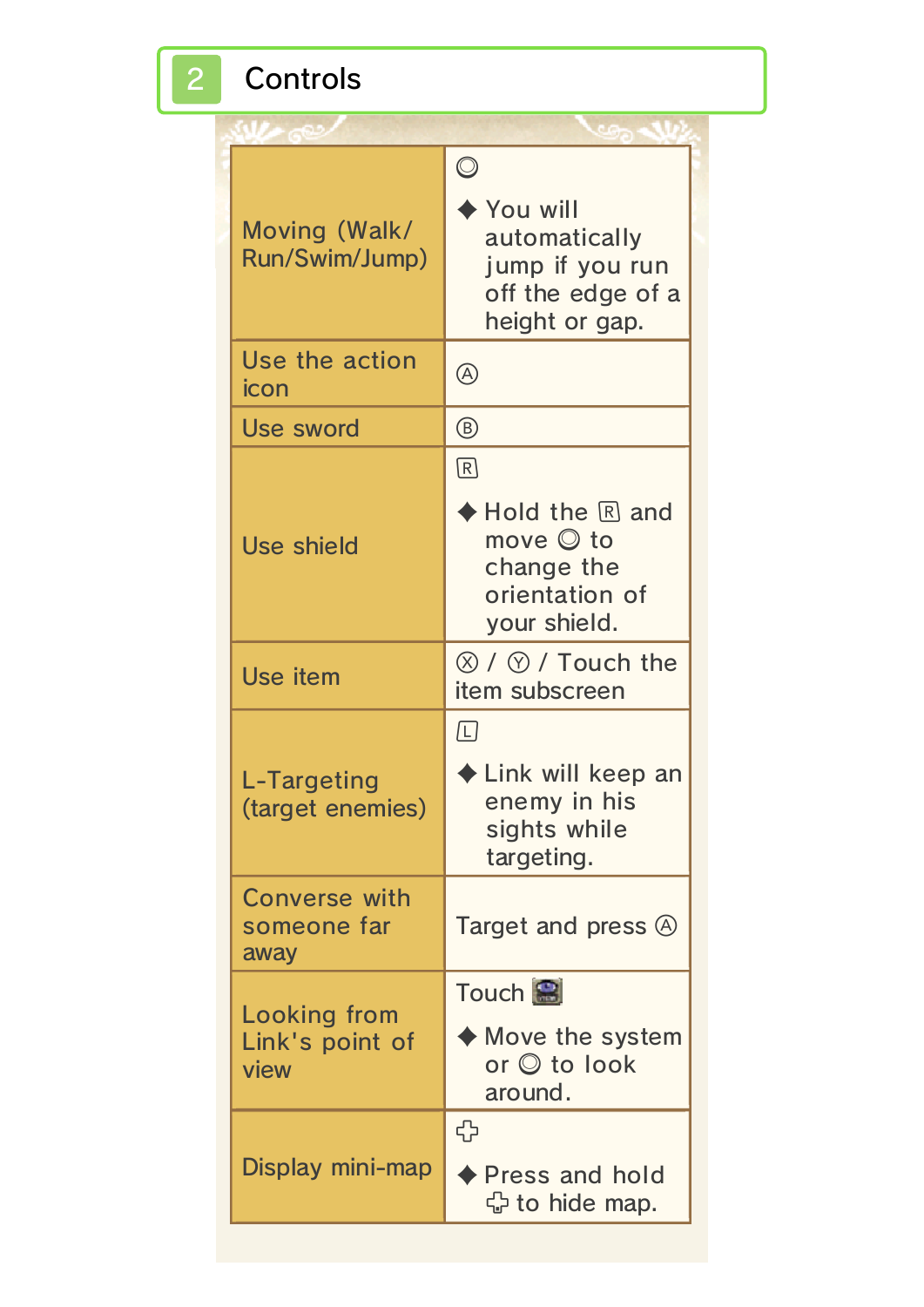#### **Save**

#### **START**

When using the system to change the viewpoint, move your body while keeping the system at the same viewing angle.

Moving the system like this can be handy when using items such as the slingshot and bow, which show the scene from Link's point of view.



while you play. Nintendo 3DS system around This software involves moving the

damage to surrounding objects. so could result in injury and/or hands while playing. Failing to do hold the system firmly in both space around you and that you Ensure that you have adequate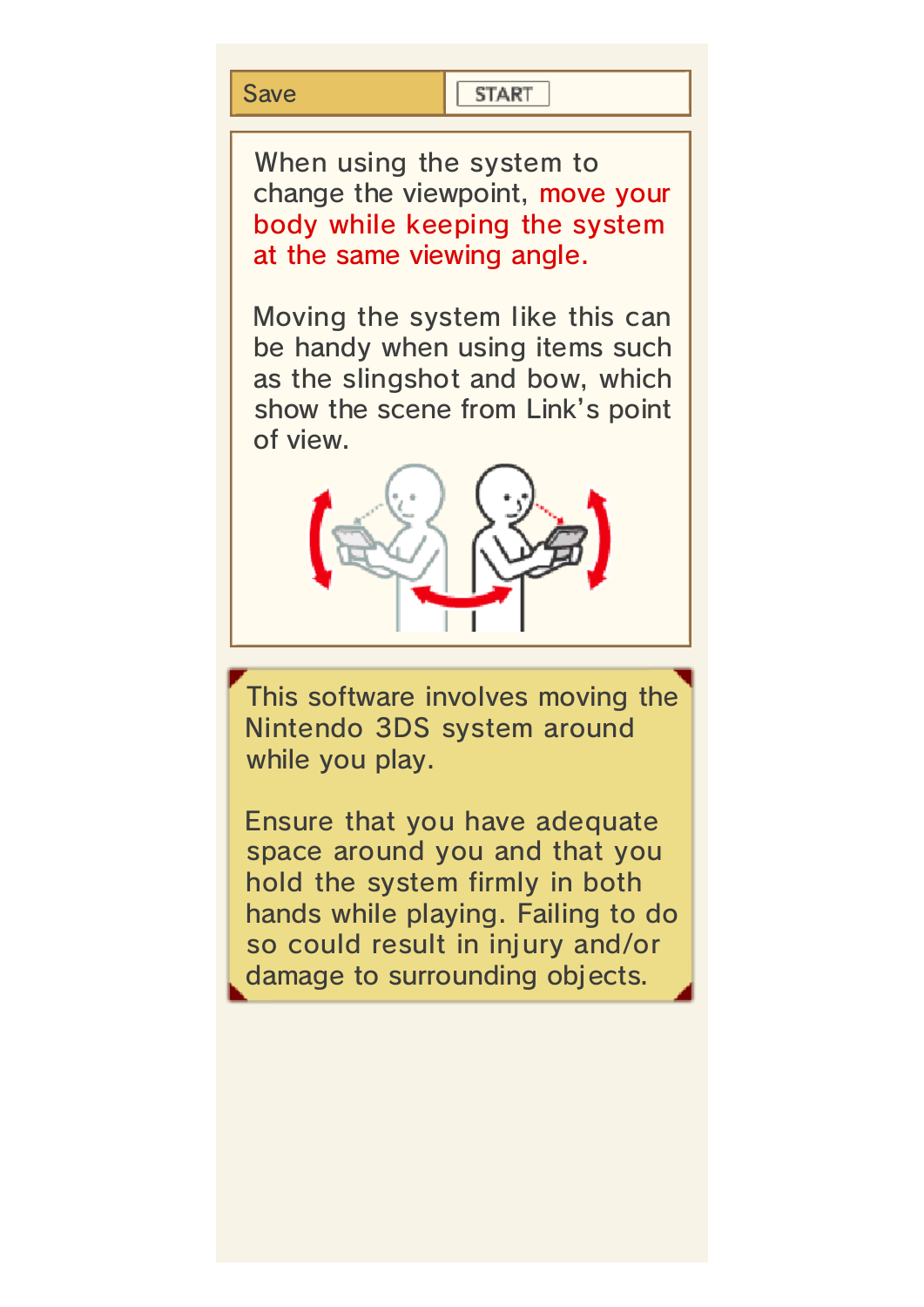| <b>A</b> Using the sword |                                                                                                    |
|--------------------------|----------------------------------------------------------------------------------------------------|
| <b>Horizontal cut</b>    | $\left(\mathbb{B}\right)/\left[\square\right]$ + LEFT/<br>$RIGHT$ $\odot$ + $\circledR$            |
| <b>Vertical cut</b>      | $\Box$ + $\circledR$ / UP $\circledR$ +<br>(B)                                                     |
| <b>Thrust</b>            | $\Box$ + UP $\bigcirc$ + $\circledR$                                                               |
| Spin attack              | Hold ® then<br>release / Revolve<br>$\bigcirc$ + $\circledcirc$ (reduced-<br>power spin<br>attack) |
| <b>Jump attack</b>       | $\Box$ + $\bigcirc$                                                                                |
| <b>Roll attack</b>       | <b>A</b> (while running)                                                                           |
|                          |                                                                                                    |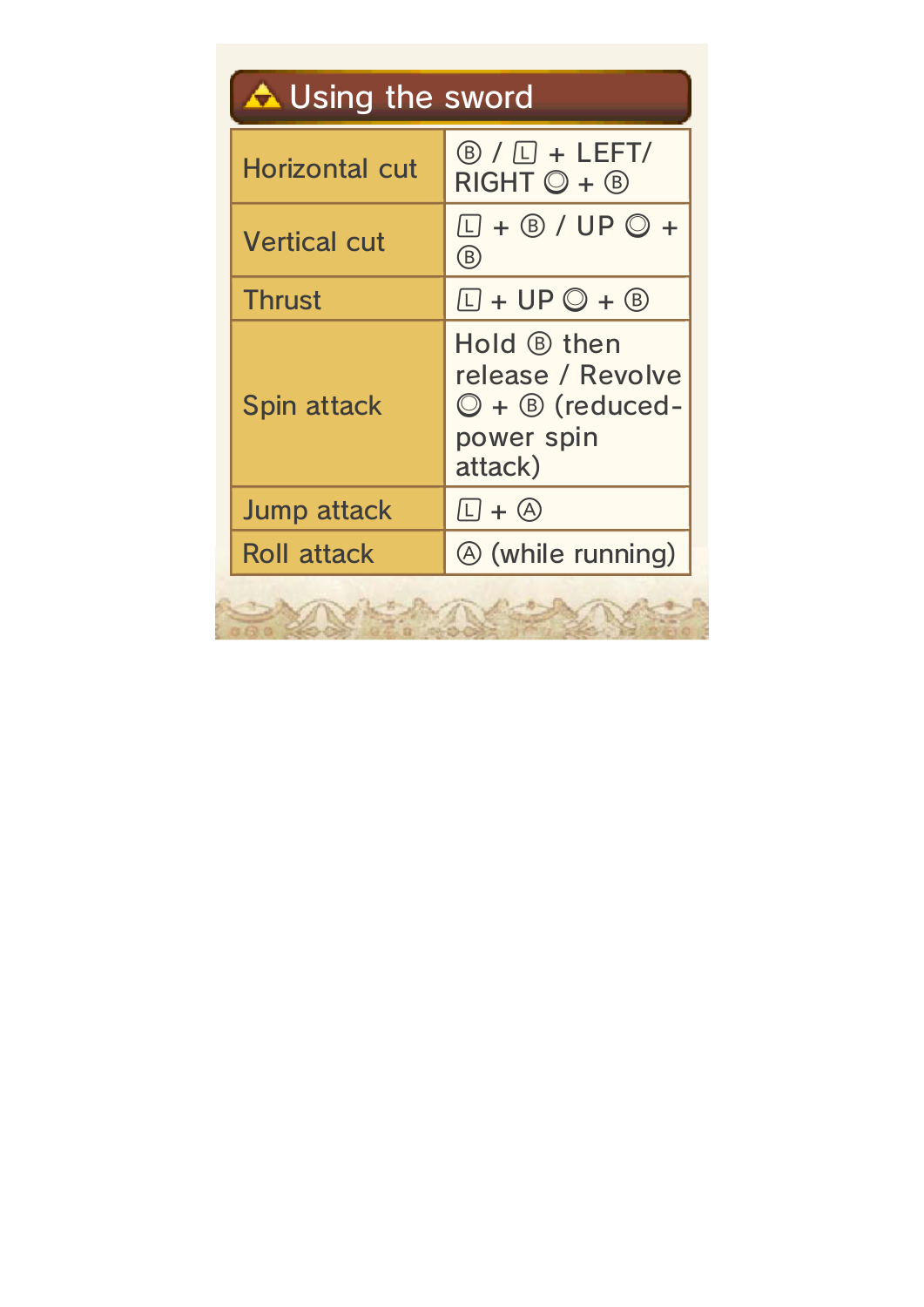#### **Getting Started**

Press START or 4 on the title screen to vie w the file selectio n screen .



## **A** Starting a New Game

Select NEW GAME. Enter a name for your character and touch OK to confirm. Then touch the corresponding file to start the game.

## **A Loading a Saved Game**

Select a file to load, then touch START to begin the game. If you are playing as Child Link, the game will start from Link's House. If you are playing as Adult Link, the game will start from the Temple of Time. If your last save point was in a dungeon, the game will start inside the entrance to that dungeon.



Allows you to copy file data to another file.

Allows you to erase a file. *C* Erase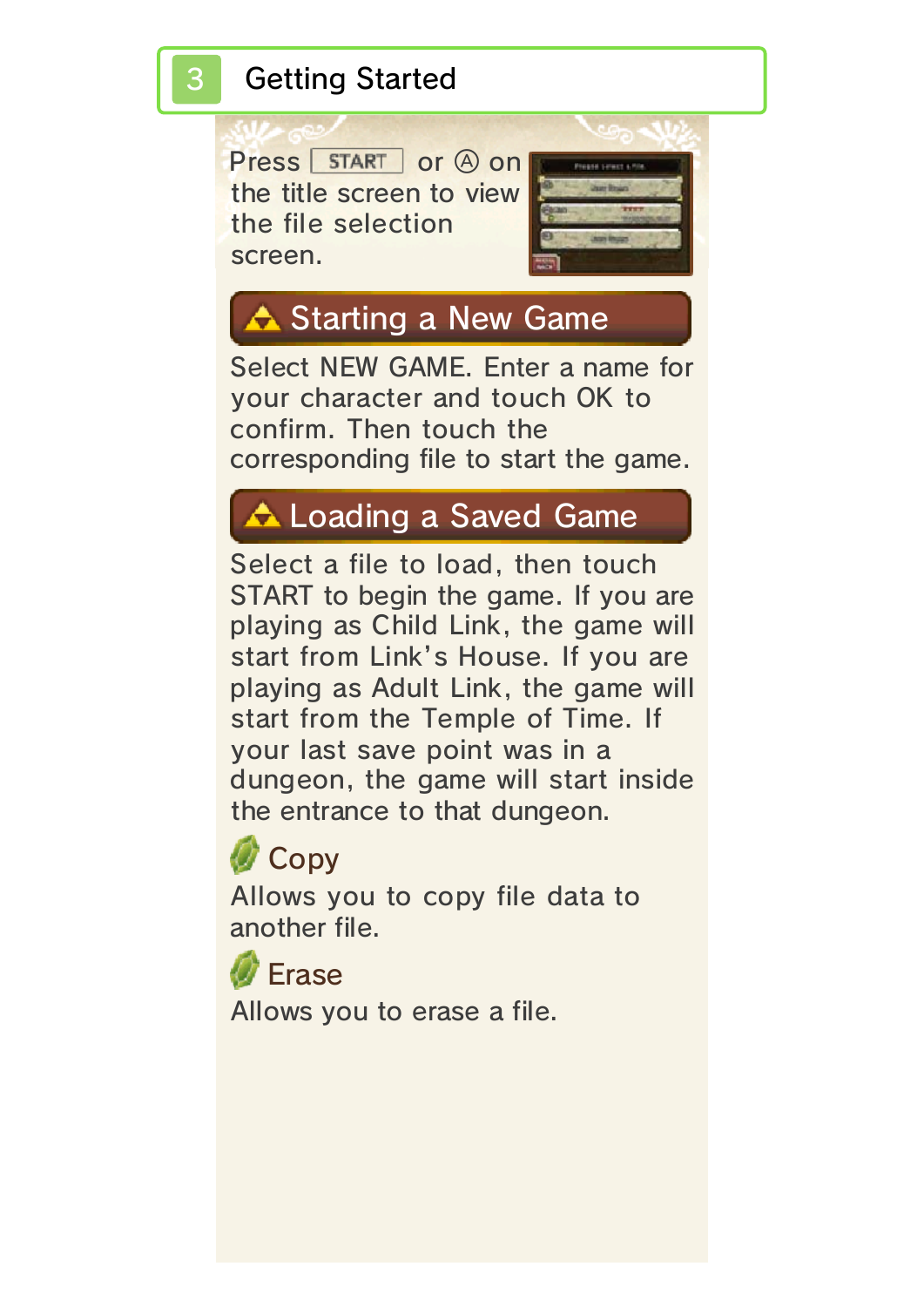## **A** Erasing All Data

You can delete all saved data by launching the software and then simultaneously holding  $\textcircled{a} + \textcircled{b} + \textcircled{c}$  $+$   $\circledcirc$  after the Nintendo 3DS logo has disappeared but before the title screen is displayed.

Once deleted, data cannot be restored, so be careful.

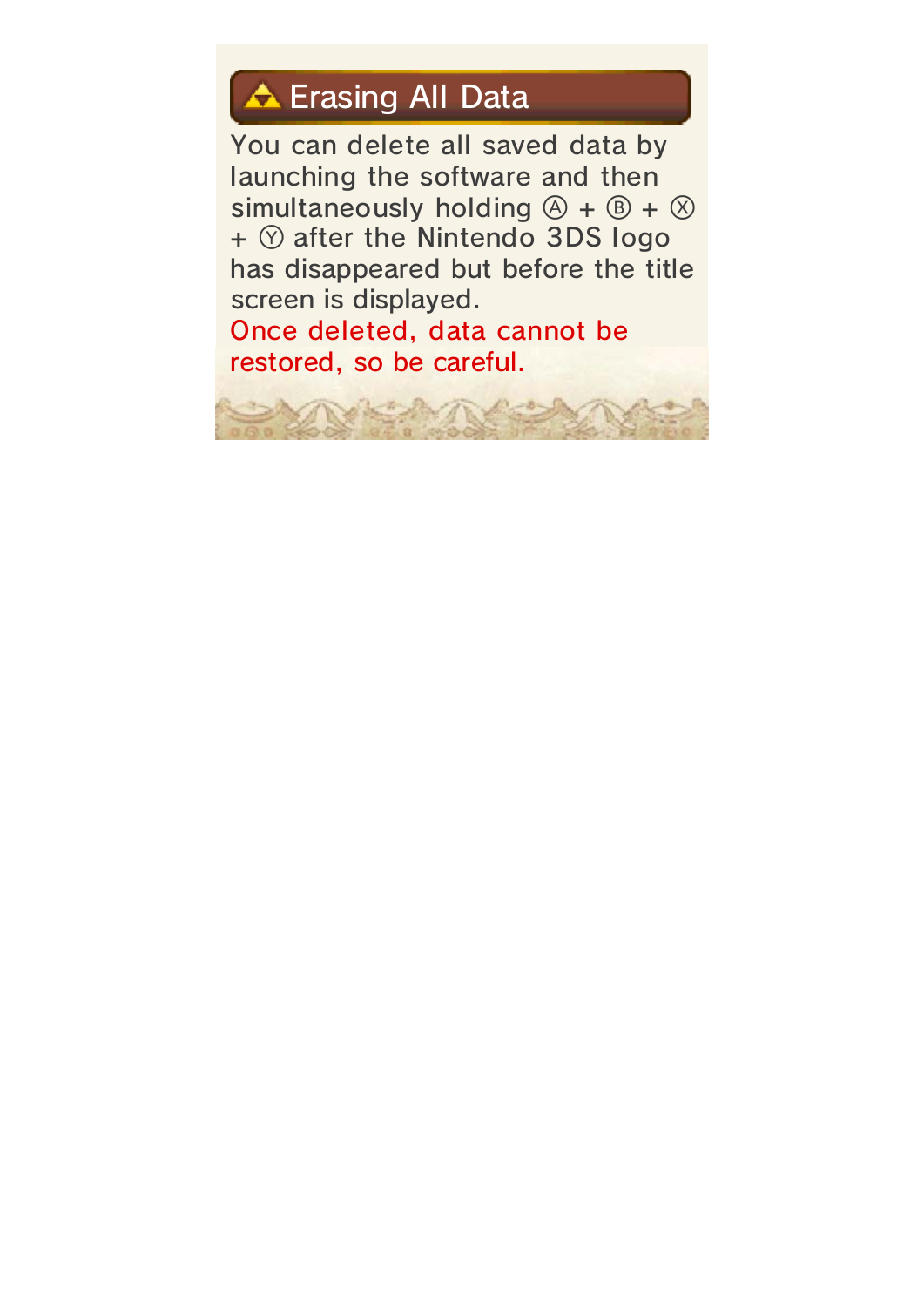#### Exiting the Game (Saving)

Press START to save the game or to exit . You can save th e game at any poin t except during specif ic events.



### Once… After You Complete the Game

the title screen. you can select this version from difficulty level. Once unlocked, the same story, but with a higher QUEST, which allows you to play OCARINA OF TIME 3D MASTER unlock THE LEGEND OF ZELDA: Complete the game once to

Do not use external accessories result in permanent data loss. terminals. These actions could Make sure not to get dirt in the Cards/SD Cards while saving. the system or remove Game Do not turn the power off, reset

permanent, so be careful. save data. Any modification is inability to progress or loss of data, as this can lead to an or software to modify your save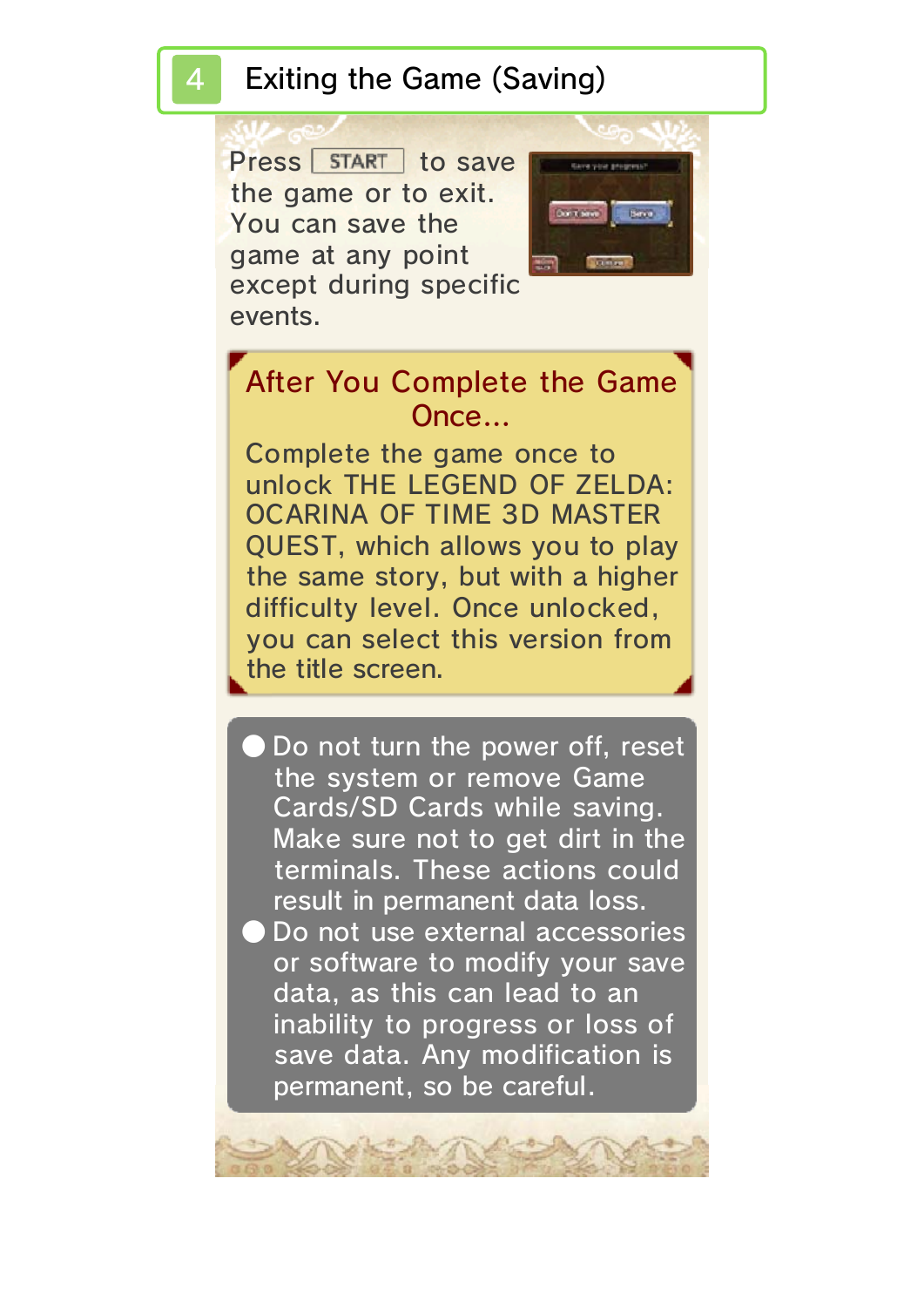#### 5 Game Screen



① Life energy

This depletes when you are hit by an enemy, fall from a height.

② Mini-map

shows the point where you entered the area, and  $\triangle$  shows your current location.



The Navi icon will appear in certain situations. Touch it to receive hints about your quest.

④ Rupees (the currency of Hyrule)

#### ⑤ Magic meter

This shows how much magic power you have left. The level depletes every time you use an item or move that requires magic. The meter is only displayed after you acquire the ability to use magic.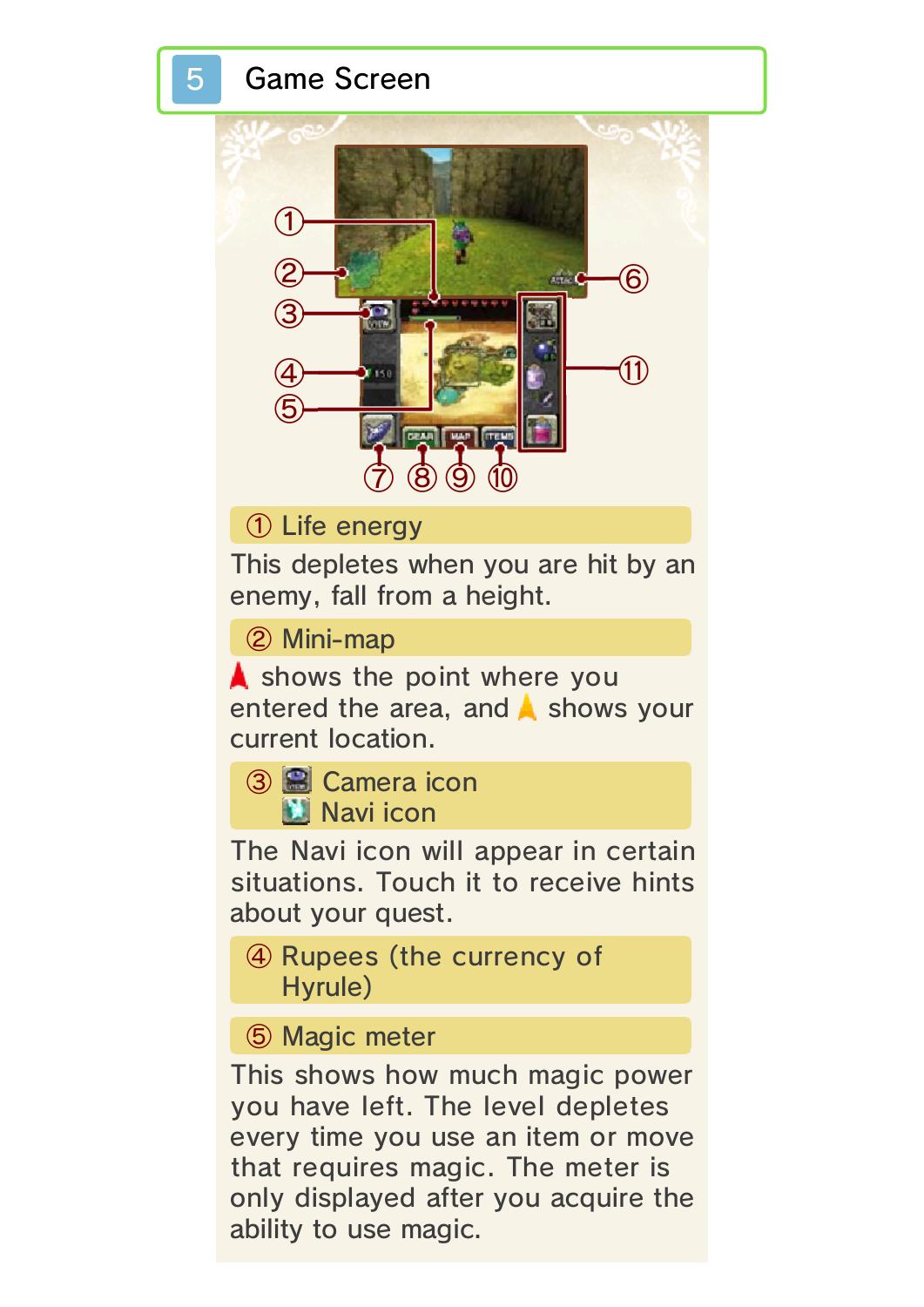⑥ Action icon

The button shows which action can be performed in that situation.

⑦ Ocarina subscreen

You can use this to play the Ocarina. You will learn additional melodies as you progress through your quest. Touch  $\equiv$  to view the melodies that

are available to play.

- ⑧ Gear subscreen (p. 6)
- ⑨ Map subscreen (p. 7)
- ⑩ Item subscreen

Assign items to item slots i n order to use them. Touch th e item you wish to assign, an d then touch the slot you wish to assign it to. Assign frequentl y used items to  $\mathbb X$  and  $\mathbb Y$  for ease of use.



 $\blacklozenge$  Items set to  $\mathbb E$  and  $\mathbb E$  can only be used with touch controls.

⑪ Item slots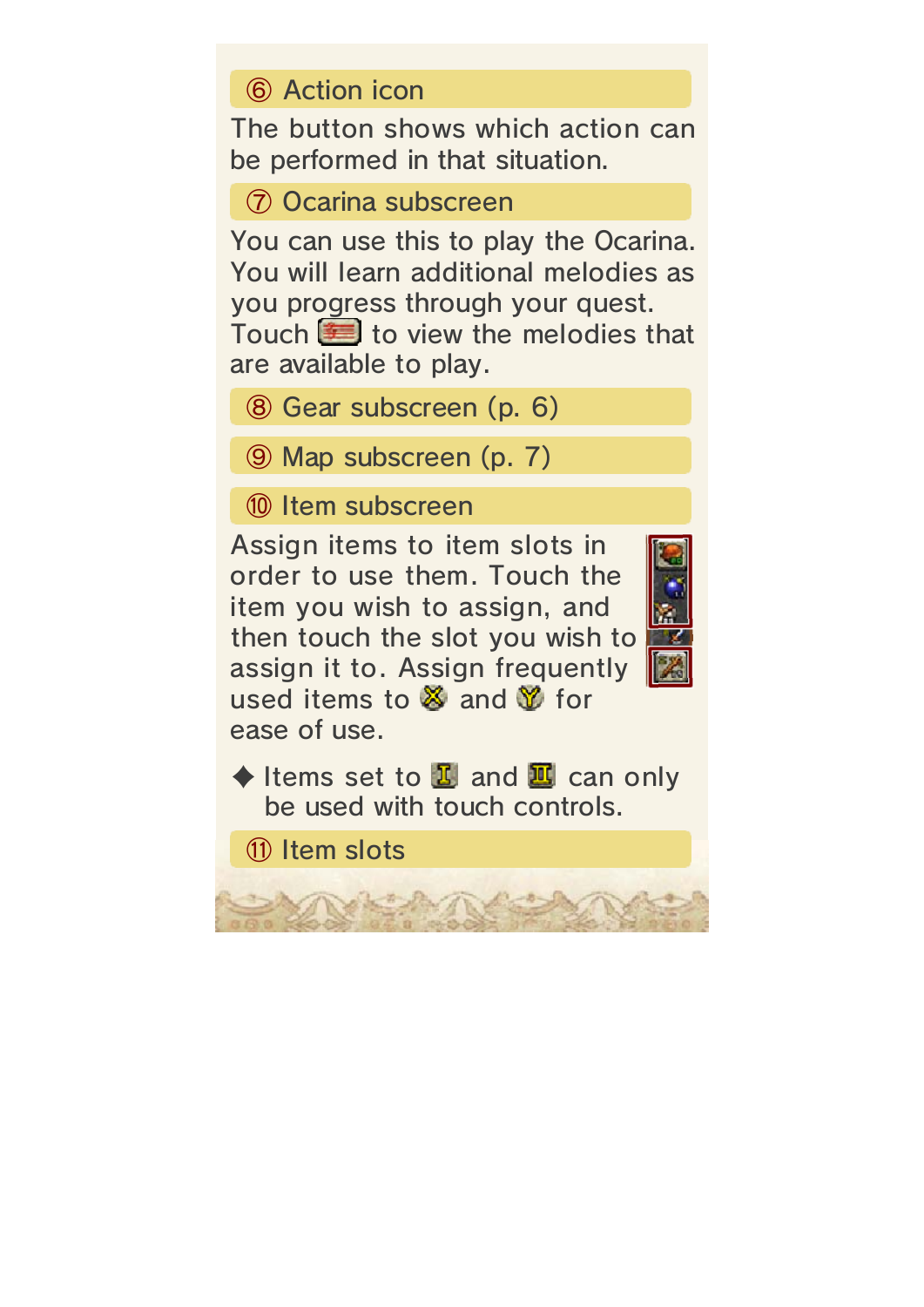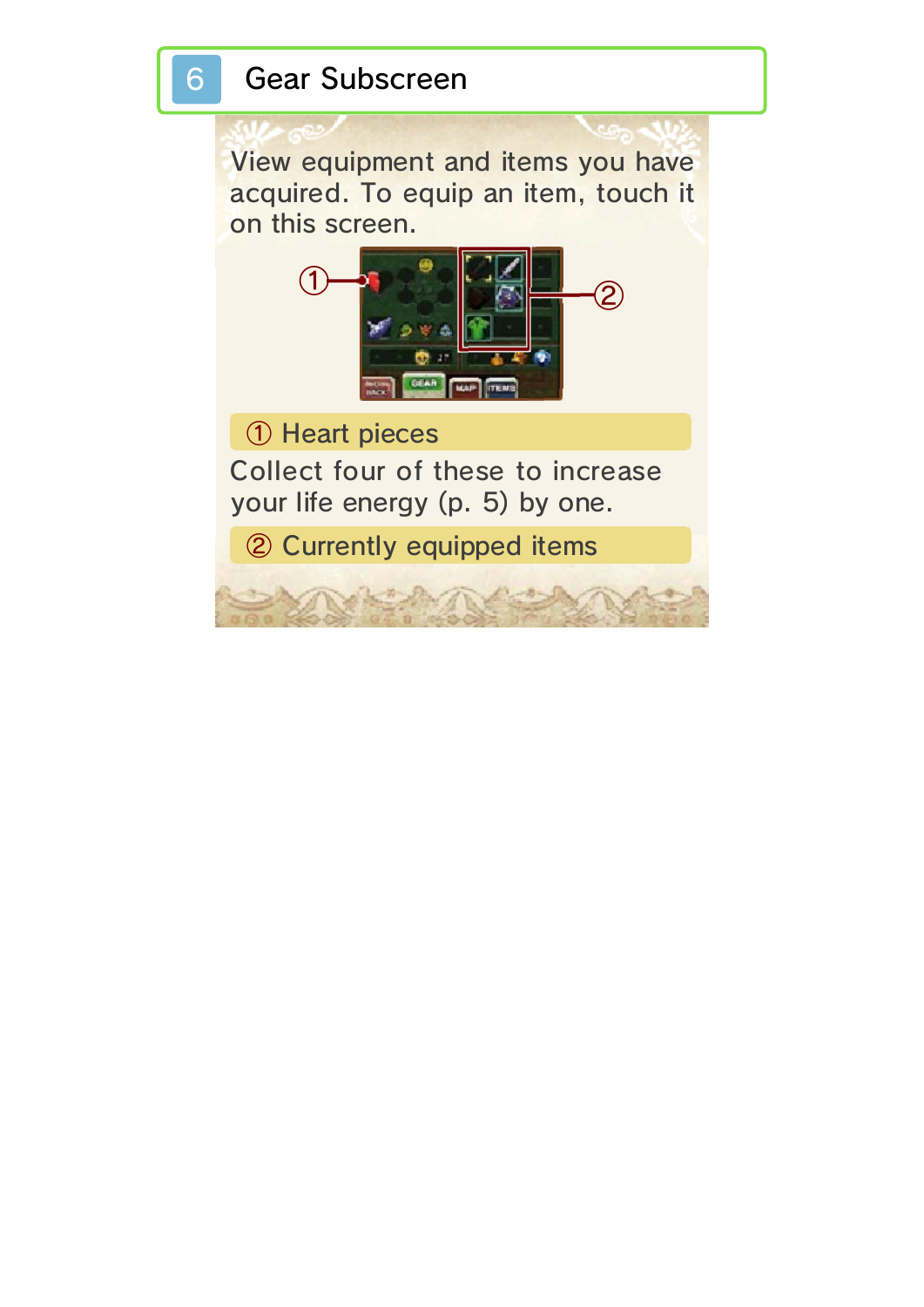## **Map Subscreen**

View area maps and dungeon maps.

## $\triangle$  Areas

Areas you haven't y et visited are hidde n beneath clouds an d can't be seen .



## **A** Dungeons

The amount of information displayed will increase as you progress through your quest.



① Boss Key/Compass/Dungeon Map/Small Key

Each of these will be shown when acquired.

② Dungeon floors

<sup><sup>3</sup></sup> Current floor **Boss floor**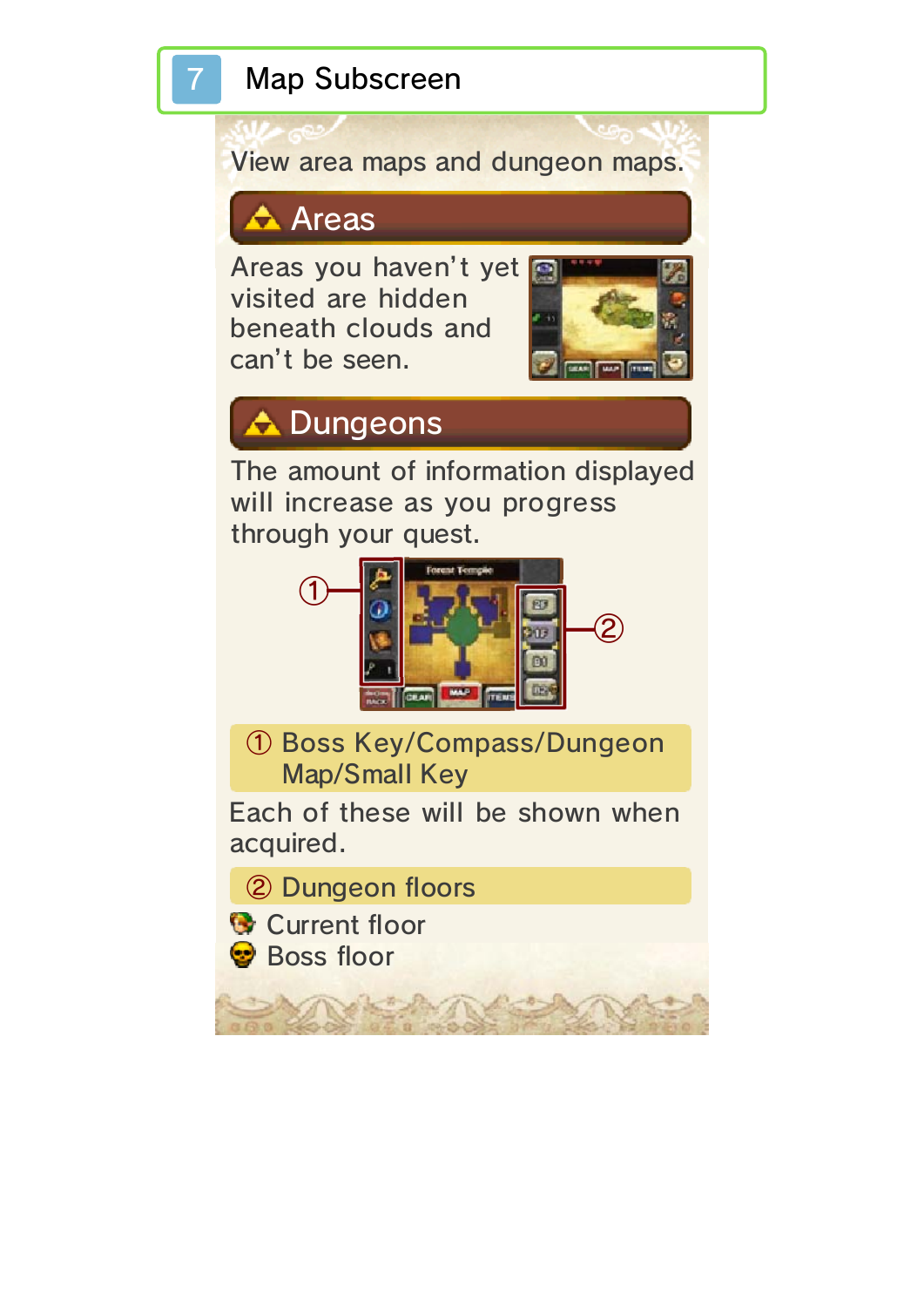#### 8 Game Over

If your life energy runs out or you drown, your game will end. If you then choose to continue, the game will resume from inside the entrance to the area or dungeon you were in.

#### Don't Know How to Proceed?

you don't know defeat. Perhaps enemy you can't encountered an Maybe you have



They will help you on your way. House and at the Temple of Time. Sheikah Stones outside Link's can consult with the mysterious how to proceed. Don't worry. You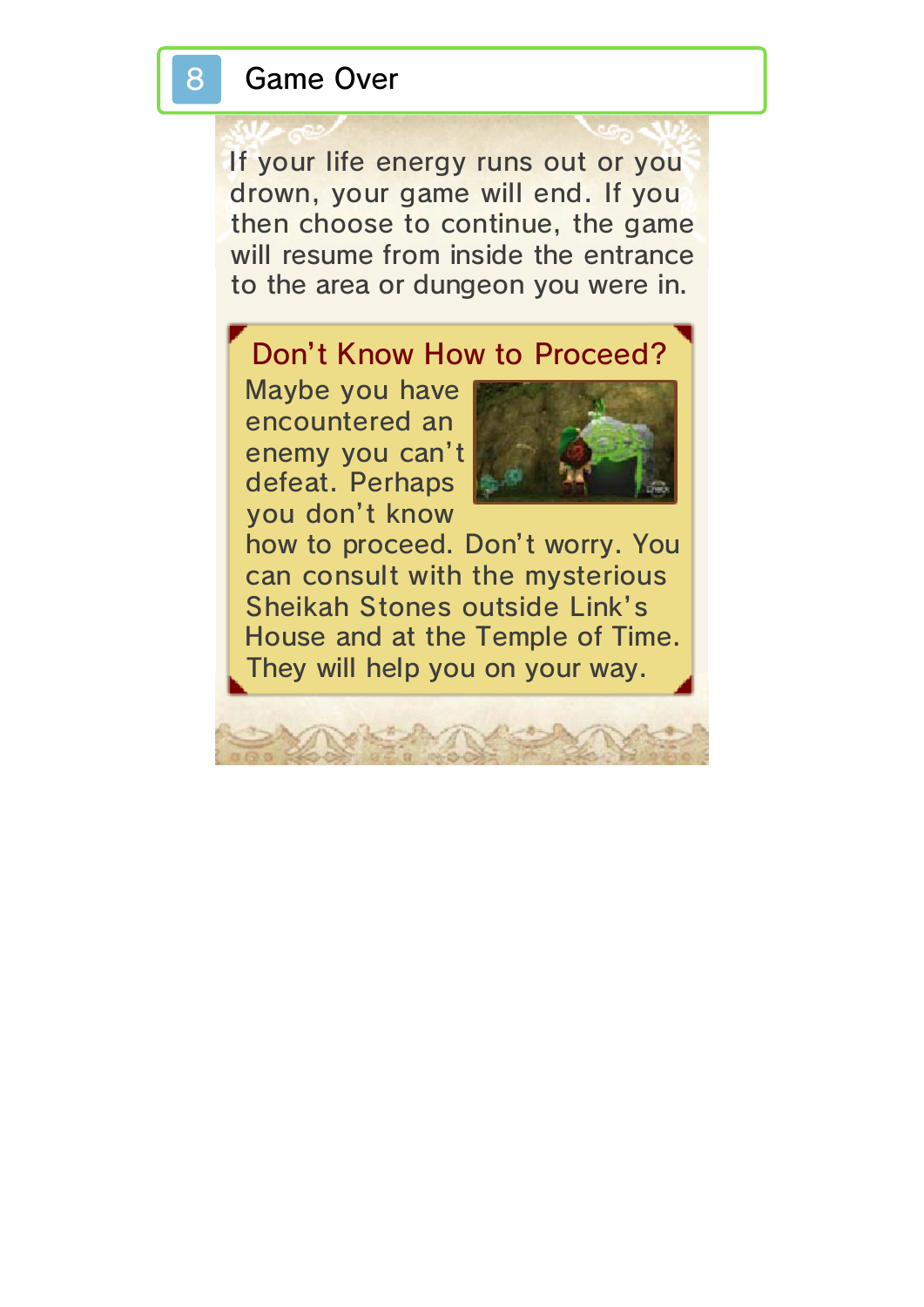

### **Options**

To adjust the game options press **I** START in-game, and then select OPTIONS from the save screen.

## **AL-Targeting**

Allows you to set the L-Targeting type. Select HOLD to enable targeting while holding  $\square$ . Select SWITCH to enable targeting even after releasing  $\square$ .

## **A** Camera Control

Allows you to invert the direction of the up/down movement of the camera in the game.

# Motion Control

Allows you to select whether moving the system will change the camera angle.